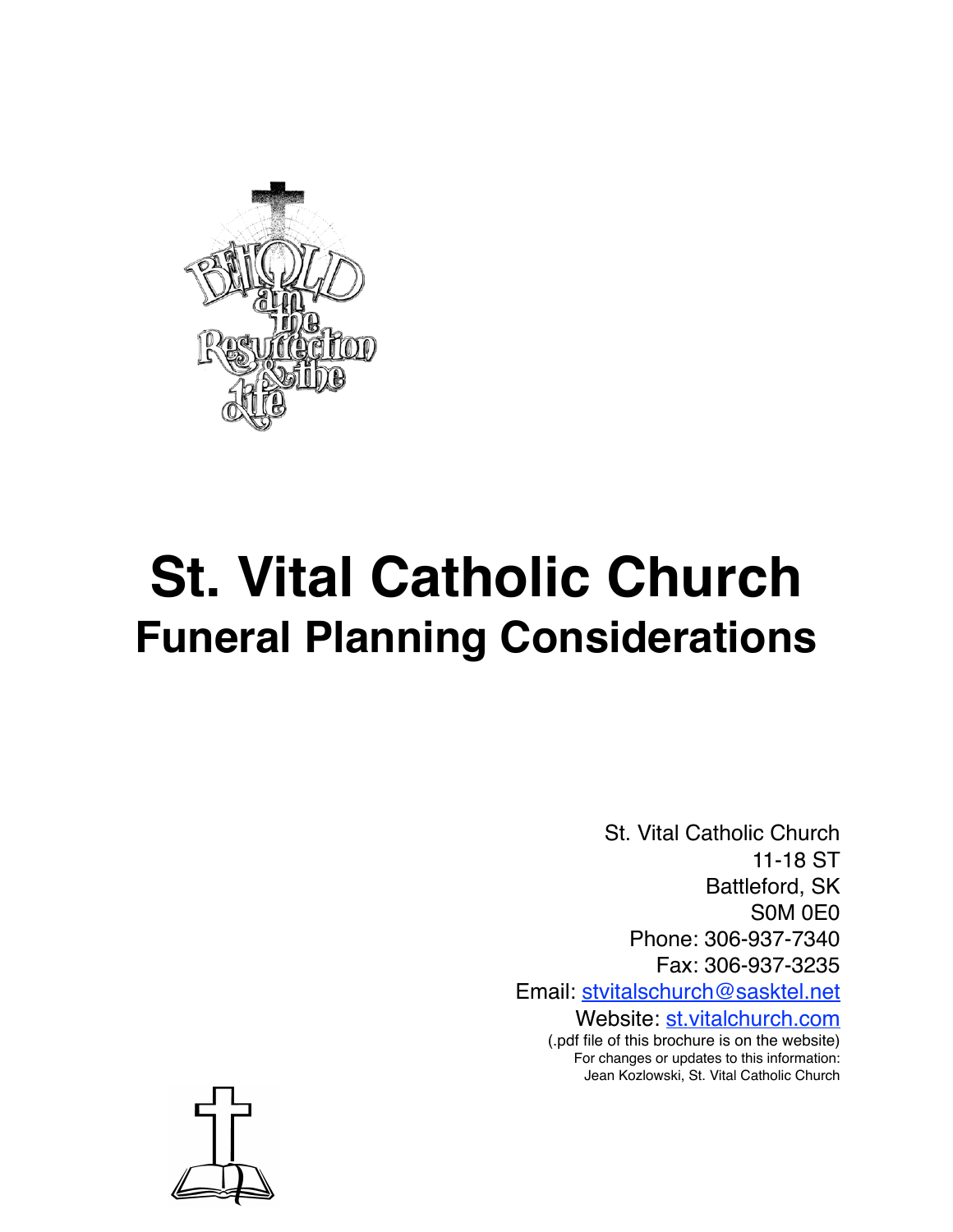# **Life is Changed not Ended**

The death of a loved one is one of the most difficult experiences in life. If you have recently experienced the death of a loved one, you may be overwhelmed with grief and the many decisions that need to be made. The St. Vital Church family wishes to support those who grieve, and to assist them in funeral planning by using the guidelines provided in the *Order of Christian Funerals*.

This brochure is intended to assist you in planning funeral rites and to make you aware of some of the decisions that need to be made. As Catholics, we believe that life is changed, not ended. We believe in the promise of eternal life and this gives us hope in times of sorrow. It is hoped, that as you plan the funeral rites, your choices will reflect these beliefs to offer comfort to all those that share your loss.

When someone dies, the funeral home of your choice should be contacted. You can then make an appointment to meet with the priest, or funeral planner, by phoning the parish office. If you have used this guide, bring it with you to aid the planning process. Together, with the parish representative, the times, and location(s) of the services will be determined, and you will plan the funeral rites for your loved one.

The Catholic Funeral Rites are composed of:

- 1. Funeral Prayer Vigil (recommended, but optional)
- 2. The Resurrection Mass
- 3. The Rite of Committal

**or**

- 1. Funeral Service
- 2. Rite of Committal



# **CHOICES TO BE MADE**

**1. Date(s) and Time(s):** (to be determined in consultation **with the parish priest)** 

Funeral Prayer Vigil (optional): \_\_\_\_\_\_\_\_\_\_\_\_ Funeral: \_\_\_\_\_\_\_\_\_\_

#### 2. **Resurrection Mass or Funeral Service?**

\_\_\_\_\_ *Resurrection Mass*: This is a complete Mass with Holy Communion. The Eucharist is the "source and summit" in the faith life of Catholics, and it is our most significant act of worship. Prayers, music and readings focus on our belief in the resurrection.

\_\_\_\_\_ *Funeral Service*: The community gathers to share prayers, readings and music to offer comfort, and to pray for the deceased.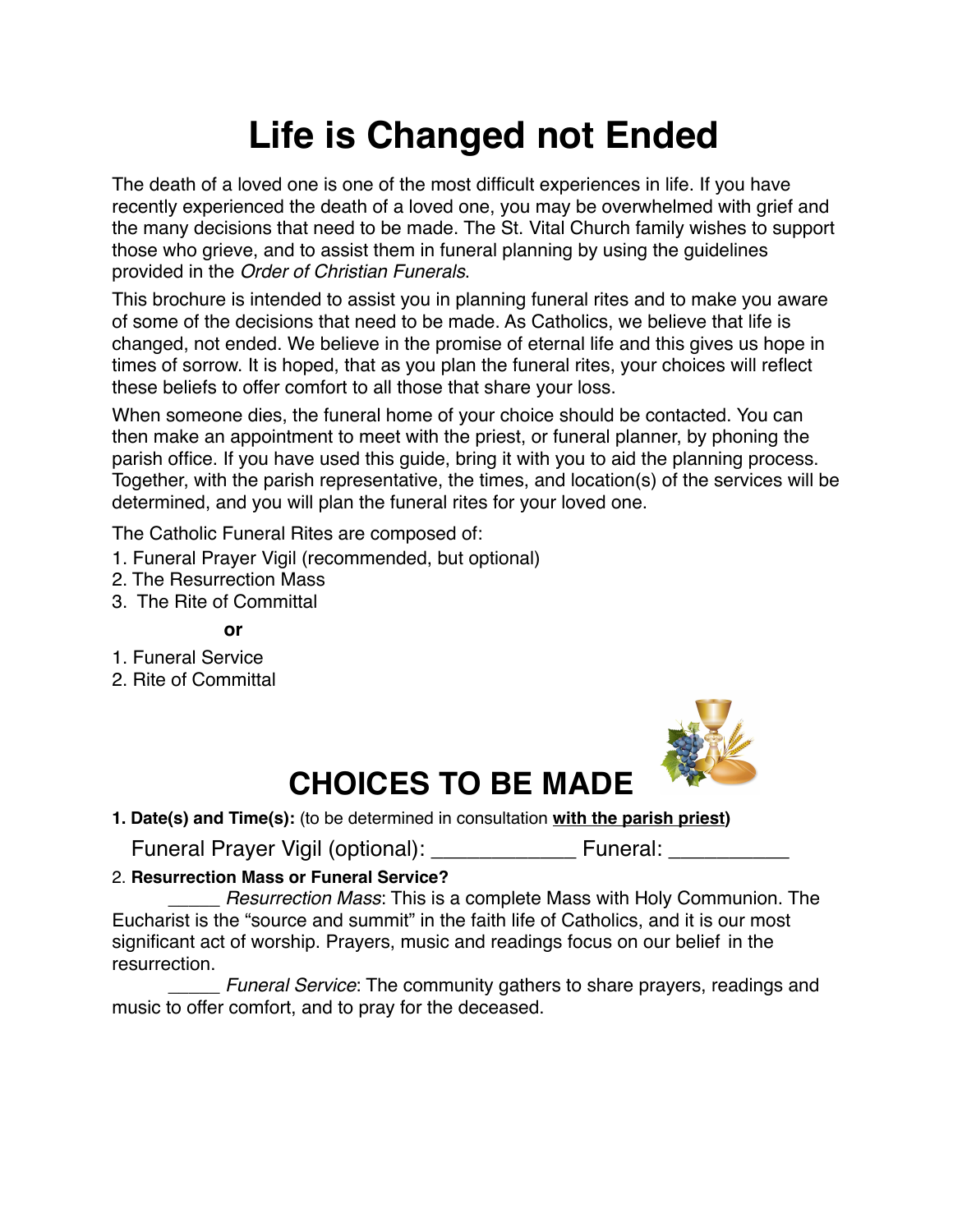# **MORE CHOICES TO BE MADE**

| 3. Funeral Prayer Vigil (optional): This is usually held at the funeral home or at the<br>church. A deacon, priest or approved layperson may preside at this service generally<br>held the evening before the funeral. This may be a time for more personal tributes<br>(poems, music etc.). For this service, as outlined in the Order of Christian Funerals,<br>you will need to choose capable people for these roles: |
|---------------------------------------------------------------------------------------------------------------------------------------------------------------------------------------------------------------------------------------------------------------------------------------------------------------------------------------------------------------------------------------------------------------------------|
|                                                                                                                                                                                                                                                                                                                                                                                                                           |
|                                                                                                                                                                                                                                                                                                                                                                                                                           |
| 4. Funeral Mass/Service: You may select family members and friends to perform some<br>of the ministries, or you can ask the parish funeral planner to assist you in selecting<br>parish members. Participation by capable family members is encouraged.<br>Placement of the funeral pall on the casket (1-4 people): ____________                                                                                         |
|                                                                                                                                                                                                                                                                                                                                                                                                                           |
| Optional - Placement of flowers on the casket: _________________________________                                                                                                                                                                                                                                                                                                                                          |
|                                                                                                                                                                                                                                                                                                                                                                                                                           |
|                                                                                                                                                                                                                                                                                                                                                                                                                           |
| Psalm (may be sung by the music ministry or read): ___________                                                                                                                                                                                                                                                                                                                                                            |
|                                                                                                                                                                                                                                                                                                                                                                                                                           |
| Reader(s) (Prayer of the Faithful - Intercessory Prayers): _____________________                                                                                                                                                                                                                                                                                                                                          |
| Urn Bearers or Pall Bearers:                                                                                                                                                                                                                                                                                                                                                                                              |

OTHER (optional): If family members or friends are altar servers or Extraordinary Ministers of the Eucharist, they may fulfill these roles during the funeral Mass.

5. **Readings for the Prayer Vigil and the Funeral Mass/Funeral Service:** 

The *Order of Christian Funerals* has a selection of appropriate and faith-affirming readings. The scripture readings can be chosen with the guidance of the parish funeral planner.

\_\_\_\_\_\_\_\_\_\_\_\_\_\_\_\_\_\_\_\_\_\_\_\_\_\_\_\_\_\_\_\_\_\_\_\_\_\_\_\_\_\_\_\_\_\_\_\_\_\_\_\_\_\_\_\_\_\_\_\_\_\_\_\_\_\_\_\_\_\_

**Note: If you wish, you may look at the Catholic Funeral Scriptures online: http://fathergilles.net/GoodNews/Funeral\_Rdgs\_Ord\_Time\_Ref.pdf**

6. **Music**: The music chosen should be liturgical in nature. Often, this is accomplished by choosing songs from the hymnals or from the regular repertoire of St. Vital Church. This promotes congregational singing. If you wish to propose music that is not from a hymnal, the lyrics should be approved by the parish priest. The funeral planner can suggest musicians and singers to fulfill this ministry and to help with music selections.

\_\_\_\_\_\_\_\_\_\_\_\_\_\_\_\_\_\_\_\_\_\_\_\_\_\_\_\_\_\_\_\_\_\_\_\_\_\_\_\_\_\_\_\_\_\_\_\_\_\_\_\_\_\_\_

Hymn Suggestions (optional):